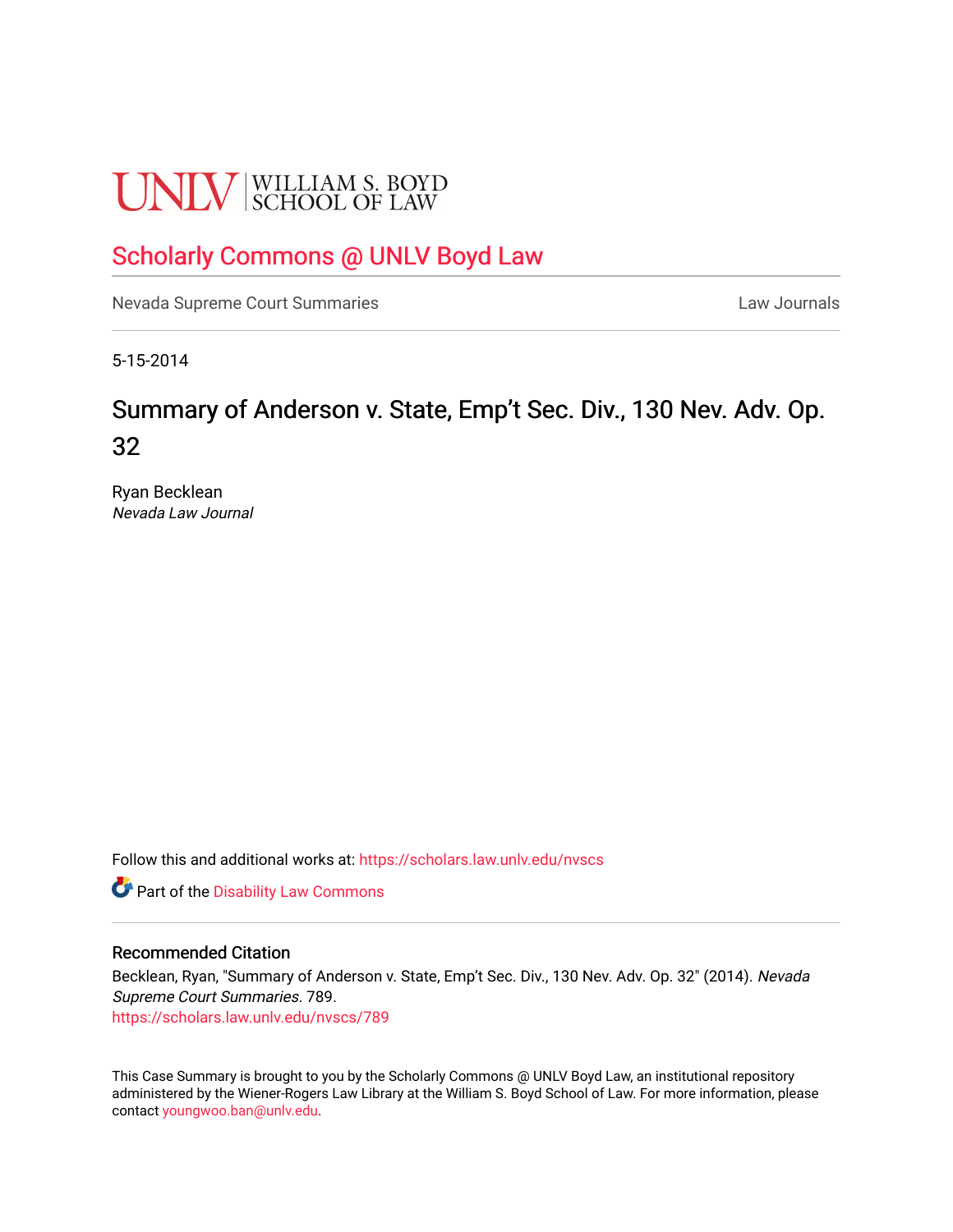*Anderson v. State, Emp't Sec. Div.,* 130 Nev. Adv. Op. 32 (May 15, 2014)<sup>1</sup>

#### EMPLOYMENT LAW: UNEMPLOYMENT BENEFITS

#### **Summary**

The Court interpreted the meaning of the phrase "within 3 years after the initial period of disability begins" within NRS  $612.344<sup>2</sup>$  for a worker with a recurring or degenerative condition.

#### **Disposition**

 The phrase refers to the first in the series of potentially available benefits enumerated in NRS 612.344(2)—temporary total disability, temporary partial disability, and/or vocational rehabilitation—for each episode of compensated disability leave. Thus, the alternativecalculation option in NRS 612.344 renews when a temporarily disabled worker recovers and returns to work long enough to reestablish himself in the unemployment compensation system.

#### **Factual and Procedural History**

For an overview of the relevant unemployment compensation statutes see Part I(A).

Anderson injured his back while at work in 2004. He received workers compensation benefits for temporary total disability. After receiving surgery, Anderson returned to work, but had recurring problems several years later. He again received benefits from November 2008 to June 2010. Anderson had another surgery and was released to return to work, but filed for unemployment compensation because he could not find a job.

Anderson's claim was denied because he did not meet the technical requirements to qualify for worker's compensation. He had not earned wages in the first four of the last five calendar quarters preceding his application. Furthermore, the three year alternative-calculation option was not available because it expired in 2007.

#### **Discussion**

*II. A.* 

The Employment Security Division (ESD) argued that this was purely a case of factual questions, namely whether Anderson's 2004 injury to his back was the cause of his temporary total disability from 2004-2006 and 2008-2010. However, Anderson did not dispute those facts

 $\overline{a}$ 

<sup>&</sup>lt;sup>1</sup> By Ryan Becklean.

 $2^2$  This statue allows an individual who cannot find work after a period of temporary disability the option of using his work history for the 15 months preceding his disability leave to determine his unemployment compensation instead of, as is the norm, the 15 months preceding his application for unemployment compensation. To qualify for this option, the application must be filed "within 3 years after the initial period of disability begins and not later than the fourth calendar week of unemployment after. ... [t]he end of the period of temporary total disability or temporary partial disability [or the] date the person ceases to receive money for rehabilitative services, whichever occurs later." NEV. REV. STAT. 612.344(2) (2004).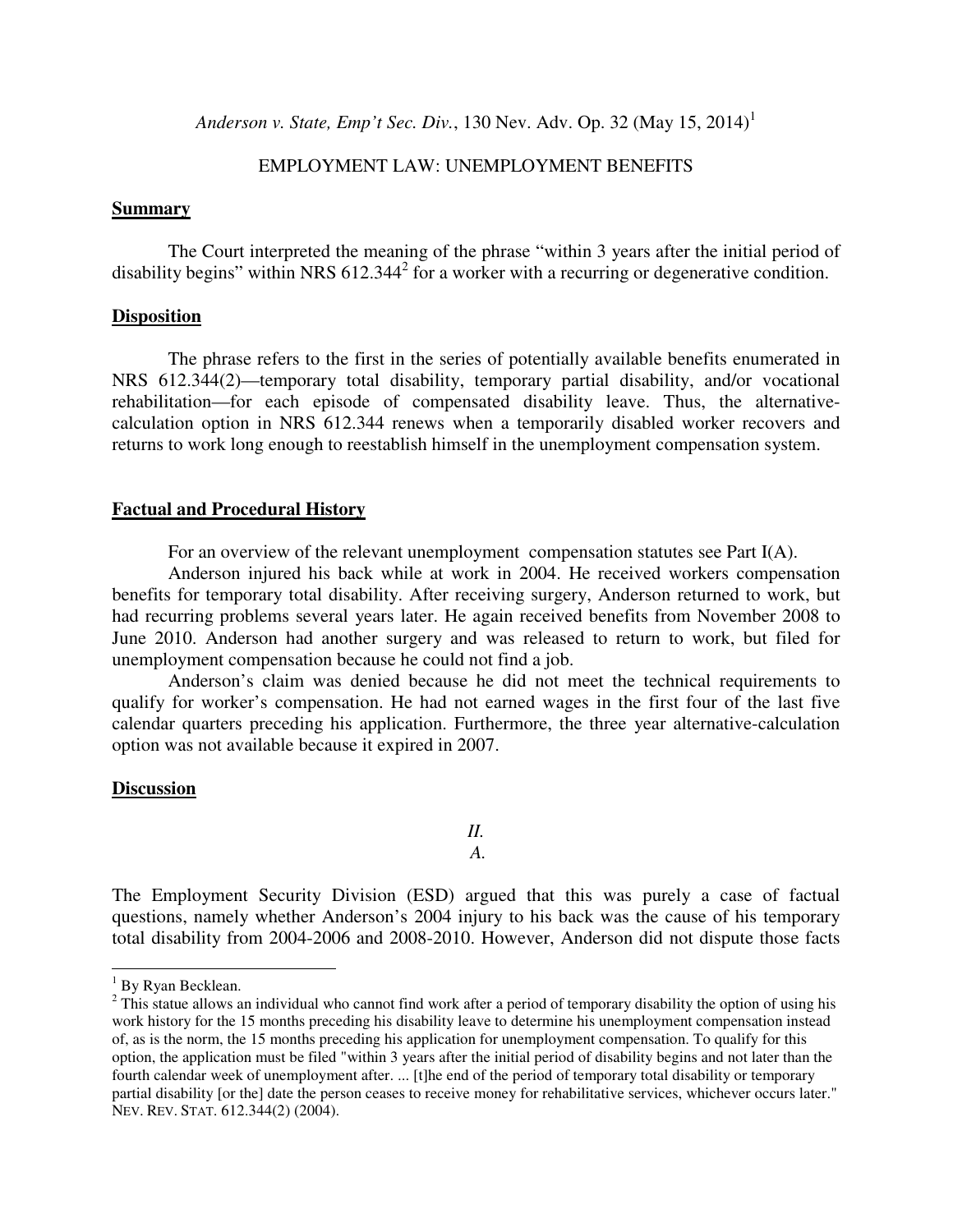and rather argued that by working full time from 2006 to 2008, he restored his eligibility to elect the optional base period under NRS 612.344.

#### *B.*

 ESD argued that NRS 612.344 had a plain meaning: If the same original injury leads to two extended periods of temporary disability, the NRS 612.344(1) option only applies to the first. ESD emphasized the use of the word "initial" and argued that the inclusion of the word spoke to the plain meaning they prescribed. However, the court noted that ESD's interpretation read the phrase "period of" out of the statute. ESD's reading would allow an individual who suffered two different injuries in the same time frame as Anderson to use the alternative calculation option under NRS 612.344 while disallowing this same option for an individual who suffered the same injury twice.

 The court disagreed with this interpretation and noted that the logic was difficult to follow. Instead, the court noted that Nevada law mandates that unemployment compensation statutes be liberally construed to protect workers who become involuntary unemployed.

#### *C.*

Furthermore, the court held that the phrase "period of disability" referred to "the duration of a type of disability benefit – not injury. The statute's use of 'whichever occurs later' confirms that NRS 612.344(2) is addressing a series of potential 'period of disability' types, with 'initial' modifying the first in the sequence.' Therefore, the court held that ESD's position was not supportable.

#### *D.*

 After determining that "period of disability" referred to time off of work receiving a disability as opposed to an injury, the court next examined whether NRS 612.344(2) permitted a worker to have more than one "initial period of disability" over the course of a career. The court noted that the statute was ambiguous and analyzed the legislative history to resolve the ambiguity. The court noted that the 1993 amendments to NRS 612.344(2) were intended to expand it to reach temporary partial disability and rehabilitative services in addition to temporary total disability, not to restrict its use to the three year period following a worker's first disabling injury. The court further noted that nothing in the1993 amendments suggested a purpose of limiting the alternative calculation option to the first injury a worker sustains.

#### *E.*

 The court next determined that public policy and common sense did not support ESD's reading of NRS 612.344(2). As the court stated, "it is difficult to fathom why a worker with a medical condition that recurs should be treated differently from one who is accident-prone and suffers multiple distinct injuries, especially since the law, presumably, encourages individuals to return to gainful employment if they are able."